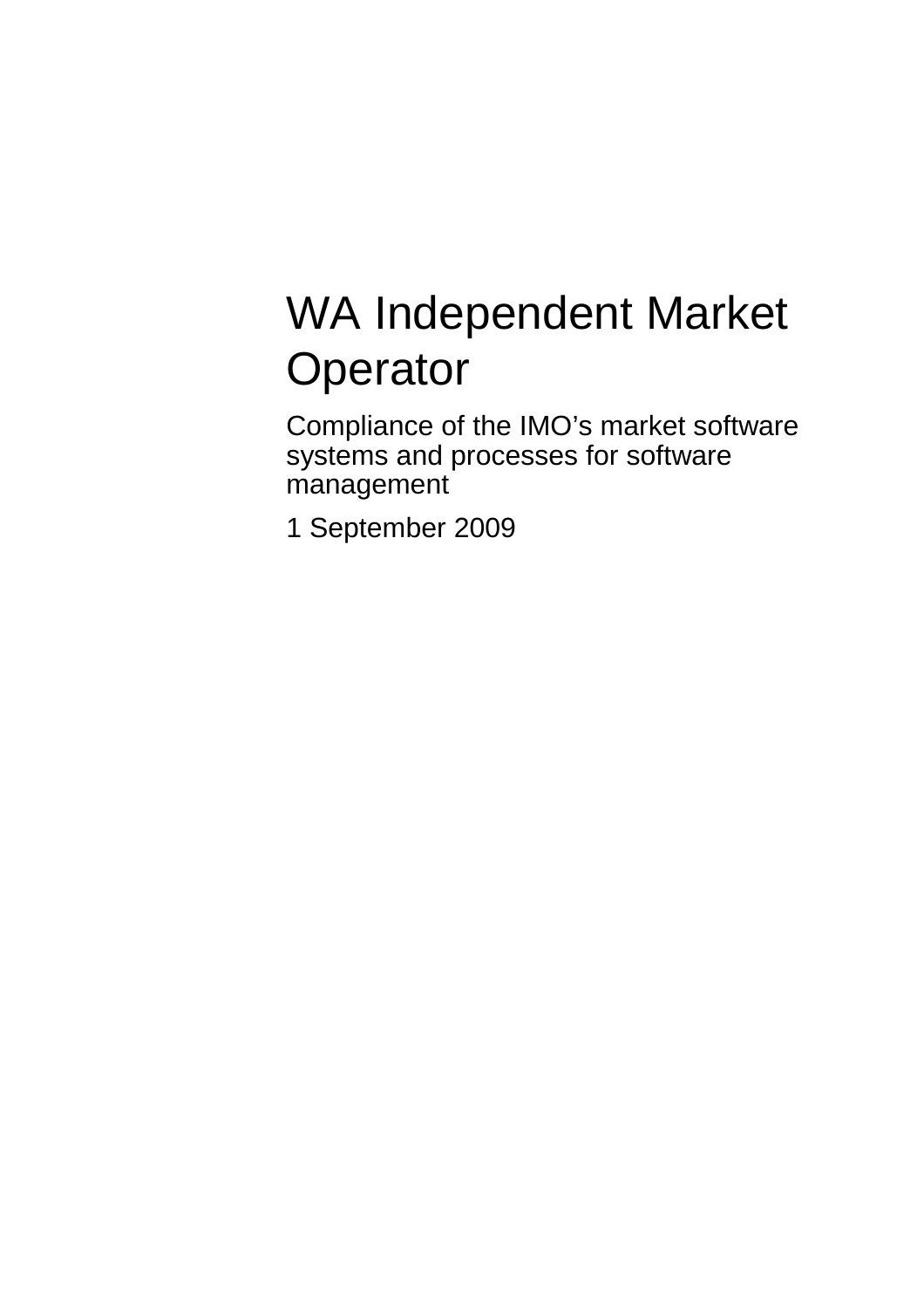# WA Independent Market **Operator**

Compliance of the IMO's market software systems and processes for software management

1 September 2009

© PA Knowledge Limited 2009

Prepared by: PA Team

PA Consulting Group PO Box 1659 Lambton Quay **Wellington** Tel: +64 4 499 9053 Fax: +64 4 473 1630 www.paconsulting.com

WA Independent Market Operator 2/9/09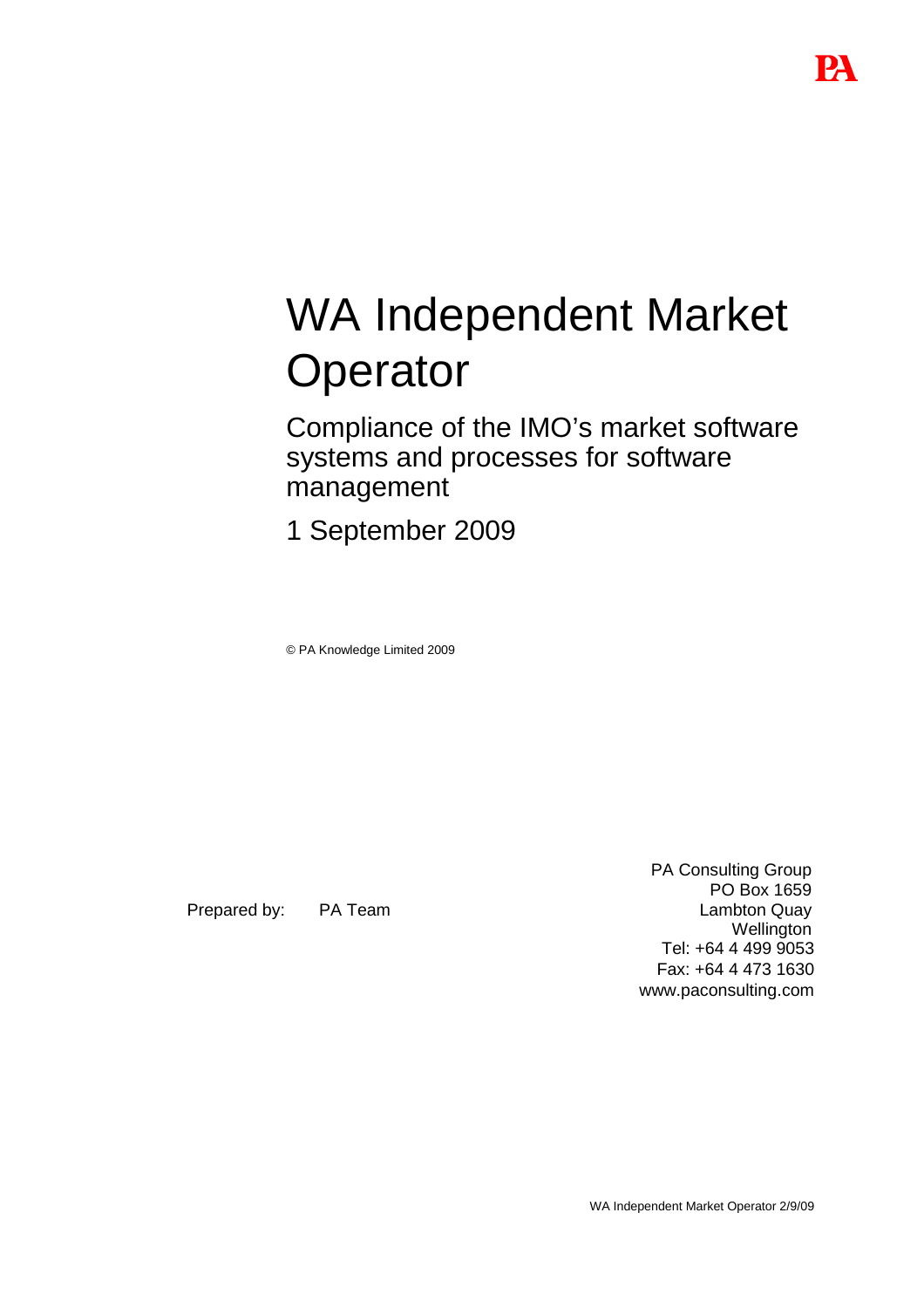

#### **FOREWORD**

This report sets out the results of the market audit by PA Consulting Group in carrying out its assessment of the compliance of the IMO's market software with the Western Australia Wholesale Electricity Market Rules.

This market audit has been carried out under Market Rule 2.14.3.(c) which requires that;

The IMO must ensure that the Market Auditor carries out the audits of such matters as the IMO considers appropriate, which must include:

(a) the compliance of the IMO's internal procedures and business processes with the Market Rules

(b) the IMO's compliance with the Market Rules and Market Procedures

(c) the IMO's market software systems and processes for software management.

This report concludes the IMO's market software systems and processes for software management comply with the Market Rules.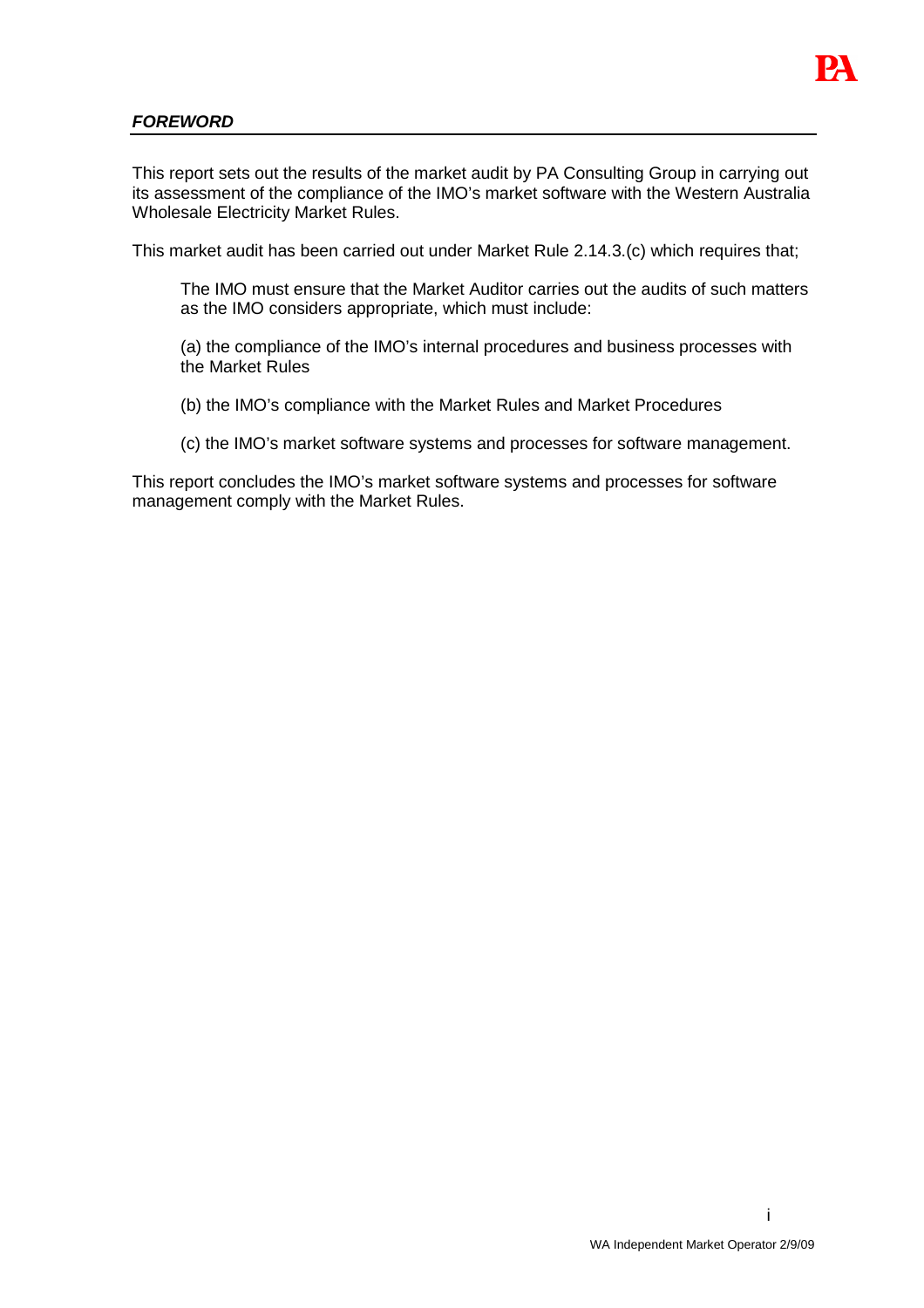

# **TABLE OF CONTENTS**

| <b>Foreword</b> |  |
|-----------------|--|
|                 |  |

| $\mathbf 1$ . |               | <b>Introduction</b>                                      | $1 - 1$ |
|---------------|---------------|----------------------------------------------------------|---------|
|               | 1.1           | Approach taken to reviewing the market software          | $1 - 1$ |
| 2.            |               | Software management systems and controls                 | $2 - 1$ |
|               | 2.1           | IMO policy with respect to market software systems audit | $2 - 1$ |
|               | $2.2^{\circ}$ | <b>IMO compliance with the Market Rules</b>              | $2 - 1$ |
|               | 2.3           | Opinion                                                  | $2 - 1$ |
| 3.            |               | <b>Summary of previous results</b>                       | $3 - 2$ |
|               | 3.1           | Compliance of the IMO Market Systems                     | $3 - 2$ |
|               | 3.2           | Summary of previous tests conducted                      | $3 - 2$ |
|               | 3.3           | Opinion                                                  | $3 - 4$ |
| 4.            |               | 2008-9 Market software tests conducted                   | $4 - 1$ |
|               | 4.1           | Market software changes made                             | $4 - 1$ |
|               | 4.2           | Opinion                                                  | $4 - 1$ |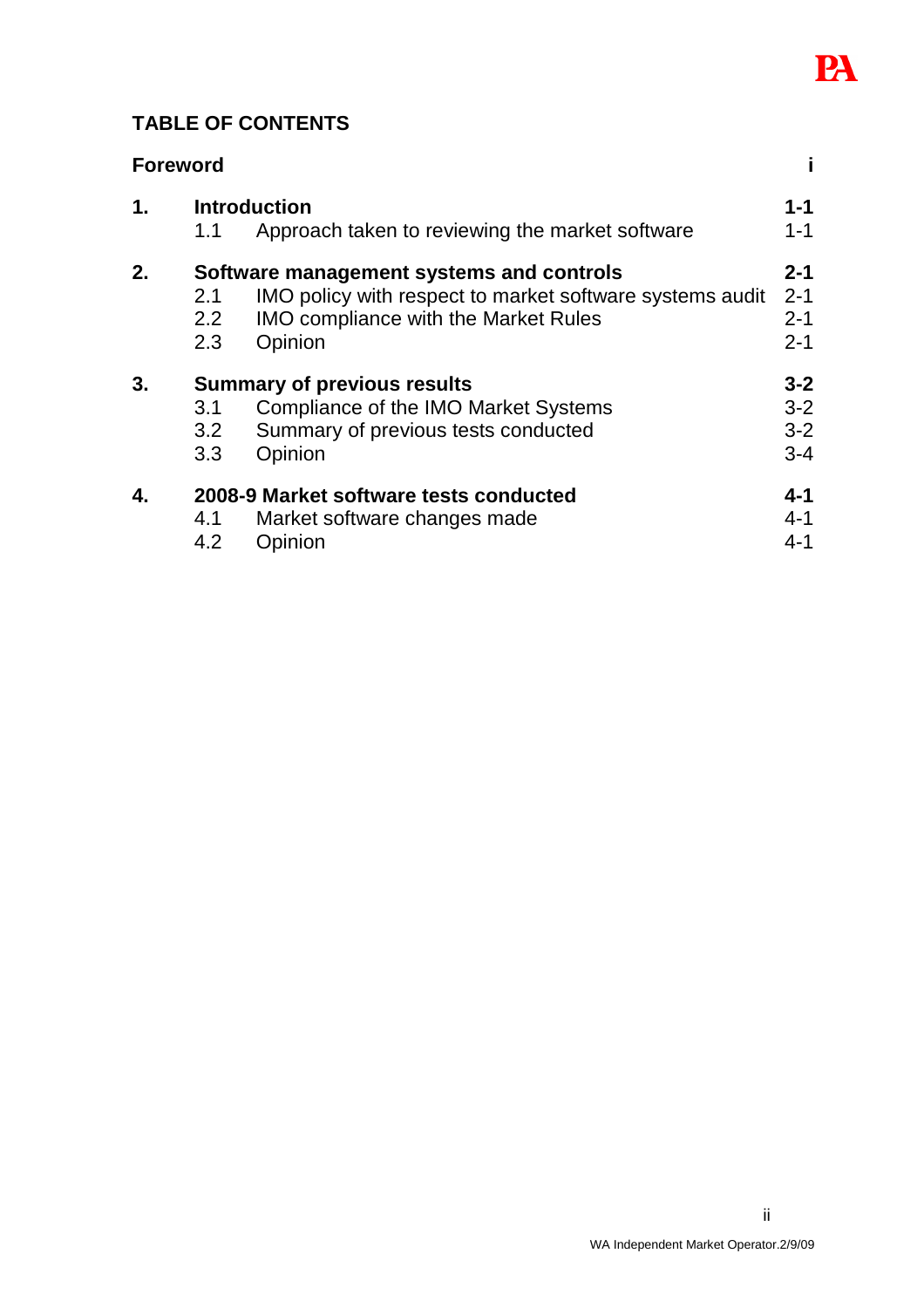

#### **1. INTRODUCTION**

The market software testing certification process assesses whether the mathematical formulations of the Western Australia wholesale electricity market systems have been correctly implemented by the software, so that the energy and reserve dispatch schedules and related prices and settlement values are correctly calculated with respect to the Wholesale Electricity Market Rules<sup>1</sup> (the Rules) and associated Market Procedures (the Procedures).

The certification process, tests and results are documented in this report. This document is divided and sectioned in the following manner:

- Section 1 Introduction sets out the structure of this document and provides an overview of the approach adopted in conducting the market audit
- Section 2 Software management processes reports on the compliance of the market software management processes.
- Section 3 Summary of previous results provides an overview of the key findings from the certification process and provides a summary of the previous certification tests and their outcomes
- Section 4 2008-9 market software tests conducted provides information on the tests made to changed software since the last market audit.

#### **1.1 APPROACH TAKEN TO REVIEWING THE MARKET SOFTWARE**

#### **1.1.1 Initial software testing**

Verification of the market software results is generally conducted using one, or commonly more, of the following methods:

- 1. Directly comparing the software results to our understanding of the formulation. This may involve answering questions such as:
	- − Are the appropriate constraints binding?
	- − Does the set of calculations change as we expect when input values are altered and the software is re-run?
	- − Does the software make optimal trade-offs between alternative resources, given their costs and associated constraints?
- 2. Constructing spreadsheet models of the specific case. The spreadsheet model may perform a set of calculations (such as pre-processing of data or quantity allocations, as defined by the formulation), or it may include an optimisation procedure designed to replicate a portion of the software's formulation.

In testing the IMO's market software, we have used both approaches.

Because much of the software tested is embedded in the market software systems, the tests to be performed have been specified by PA and then conducted by IMO staff. PA

 $\overline{a}$ 

<sup>&</sup>lt;sup>1</sup> Version dated 31 July 2008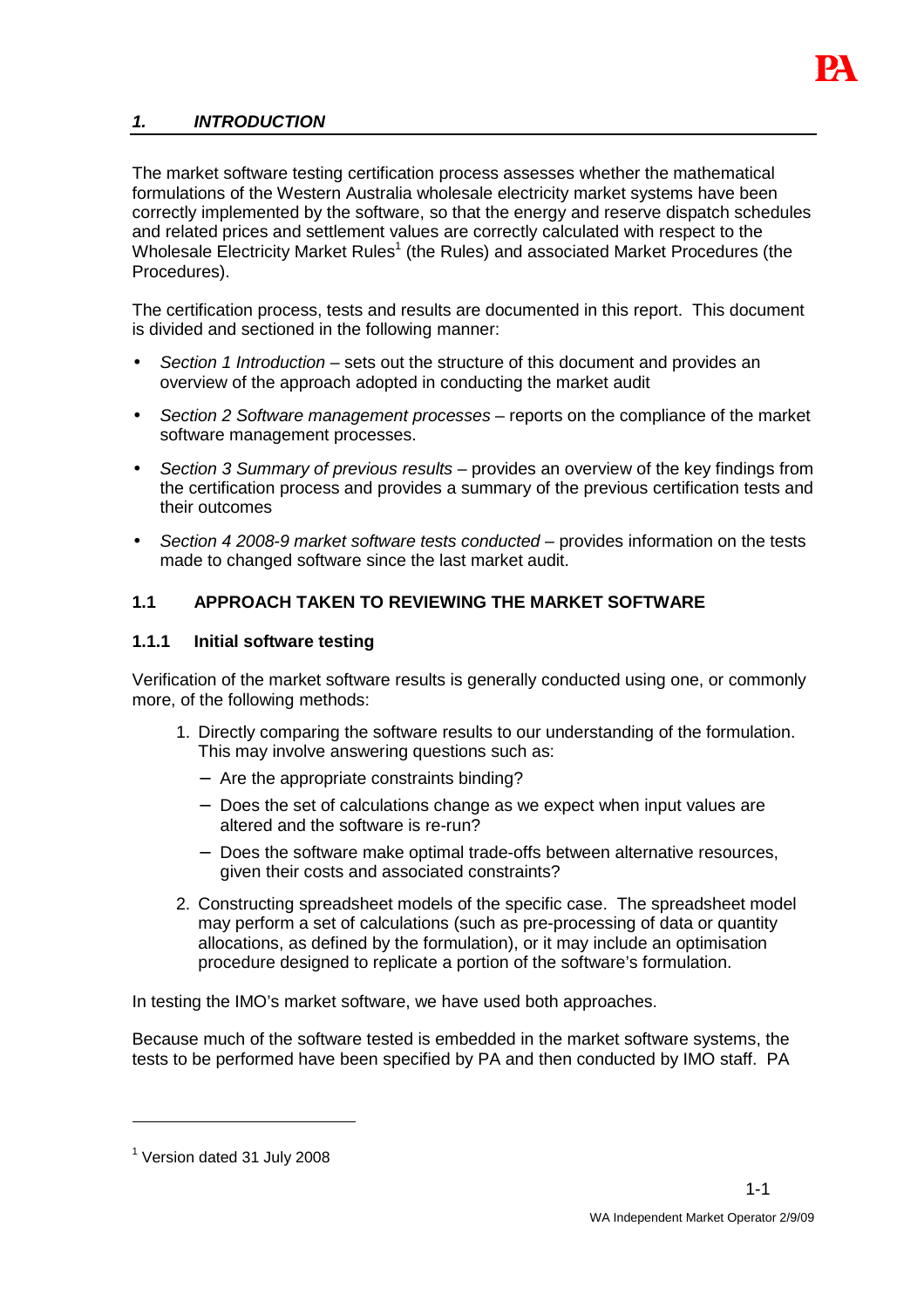

has then reviewed the test results to determine whether the results are in accordance with the requirements of the market rules.

#### **1.1.2 Repeat software testing**

Once software has been tested and shown to be compliant, it is not necessary to retest the software unless:

- Changes have been known to be made to the software which render the previous testing no longer valid;
- It is believed that unapproved changes have been made to the software.

The first circumstance is readily picked up where there is a rigorous software change control procedure. The second exists where such a change control procedure is lacking.

In carrying out the 2006-7 and 2007-8 annual audit of the IMO's market software systems we have carried out full regression tests to verify that the market software systems comply with the requirements of the Market Rules. This year the IMO has requested that we determined the status of the market software by

- examining the market software change procedures to ensure that they are robust;
- examining the changes made to the market systems software to determine whether the changes required independent testing and certification; and
- carrying out such testing and certification on those software changes as required.

Under this regime, should there be no changes made to the software since the 2007-8 annual audit, we may deduce that the software continues to comply with the Market Rules.

PA has agreed to this approach which is in line with the approach we use when verifying software compliance in other jurisdictions.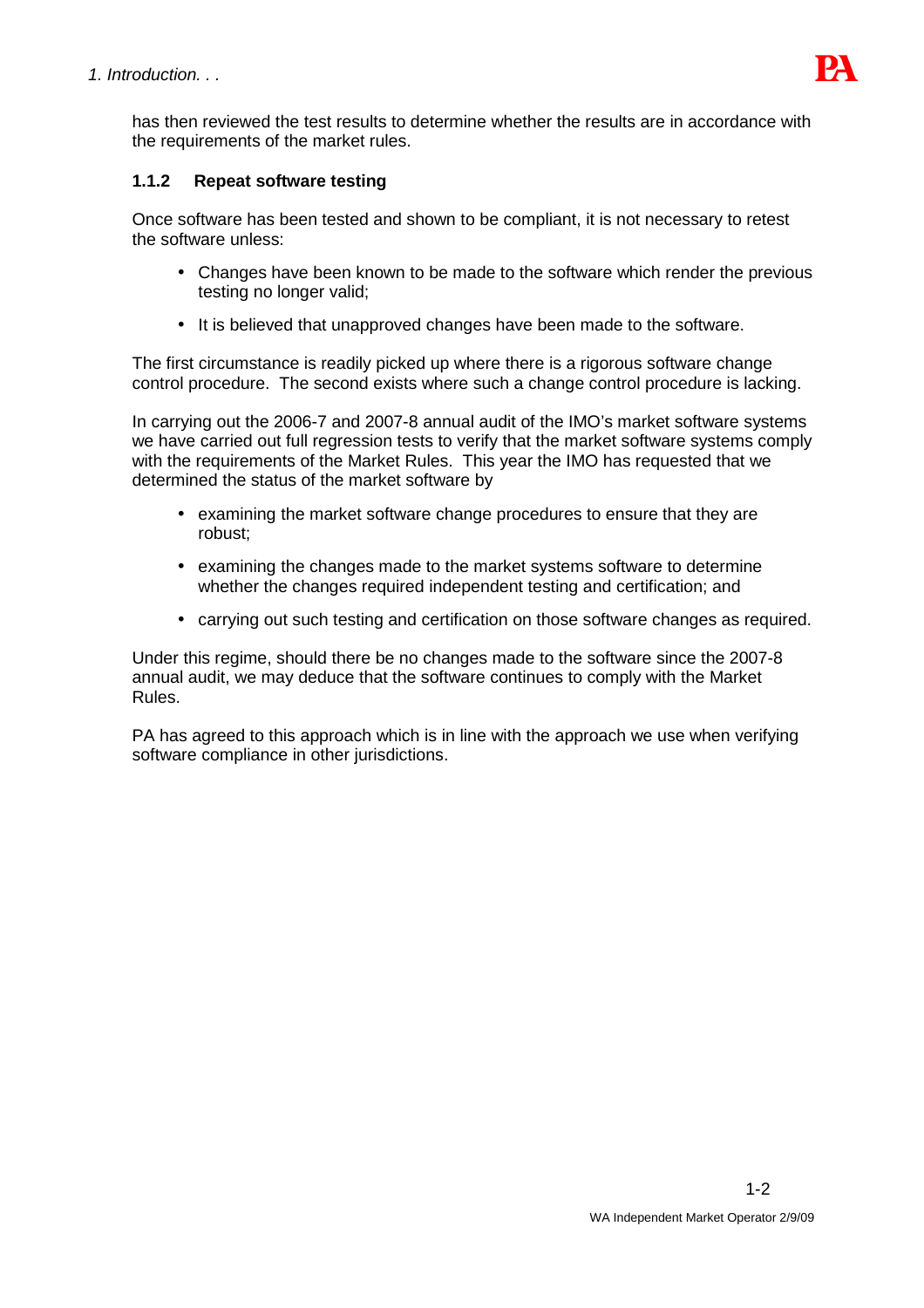# **2. SOFTWARE MANAGEMENT SYSTEMS AND CONTROLS**

Management of the market software in an appropriate manner by the IMO given the nature of the business risk to both the IMO and the Western Australia Electricity Market is essential and is recognised as such by the IMO.

## **2.1 IMO POLICY WITH RESPECT TO MARKET SOFTWARE SYSTEMS AUDIT**

The IMO policy with regard to certification by an independent auditor of changes to its market software is that<sup>2</sup>:

- Software changes that do not result from Market Rule changes and are not expected to have a material effect on the prices or quantities will be regression tested by IMO staff and the Market Auditor is not required to test/certify the changes.
- Software changes that do result from Market Rule changes and/or are expected to have a material effect on the prices or quantities:
	- − Will be tested/certified as part of the next Six Monthly or Annual Audit, if the software can be rerun and market or other outcomes corrected if the software is found to be defective during the next Six Monthly or Annual Audit; and
	- − Will be tested and certified before they are applied to production, if the software cannot be rerun and market or other outcomes cannot be corrected if the software is found to be defective during the next Audit.

#### **2.2 IMO COMPLIANCE WITH THE MARKET RULES**

The IMO continues to have a clear software management and change control processes for its market software systems.

We have examined the IMO's market software systems management and change control processes and found them to be able to ensure:

- Certification of the software change, as required by the above IMO policy, is carried out; and
- Changes to market software are required to be appropriately authorised.

### **2.3 OPINION**

 $\overline{a}$ 

The software management processes employed by the IMO, as documented, comply with the requirements of the Market Rules and compare favourably with industry practice.

 $2$  IMO Internal Procedure: Market Audits, Version No: 2, Date Issued: 17/02/2009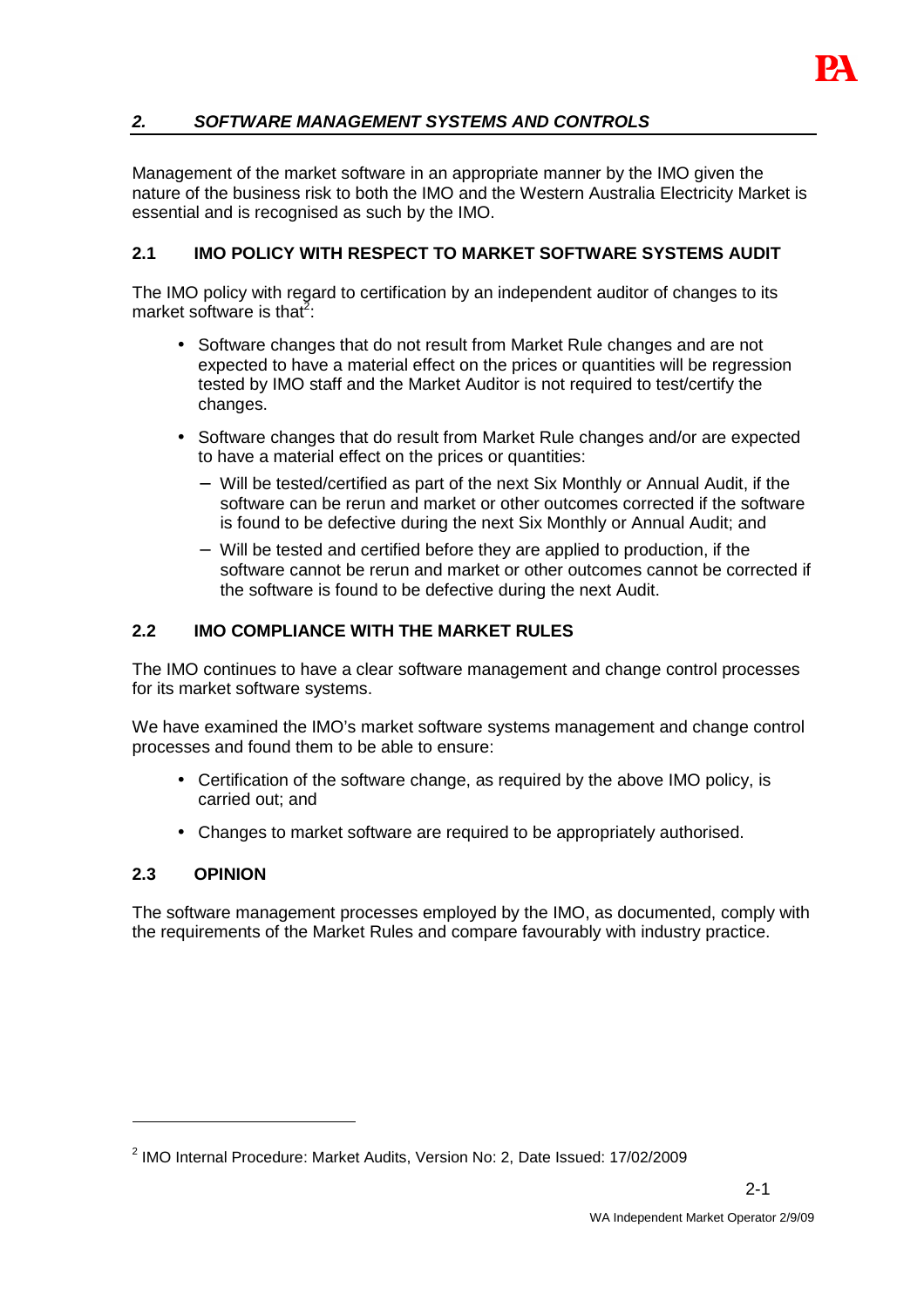

#### **3. SUMMARY OF PREVIOUS RESULTS**

#### **3.1 COMPLIANCE OF THE IMO MARKET SYSTEMS**

The software systems covered by this section of the review include:

- The Reserve Capacity system;
- The Energy Market systems (including STEM); and
- The Settlements systems.

Our tests indicated that the IMO market software systems produce answers consistent with the Market Rules under operating conditions that could be reasonably expected to occur over the life of the market.

#### **3.2 SUMMARY OF PREVIOUS TESTS CONDUCTED**

This section provides a summary for the full set of tests conducted on the IMO market systems previously along with our conclusion of those tests.

This detail is provided in tabular form and covers:

- The features of Market Systems software which have been tested
- The nature of the tests conducted
- A statement of conclusion, being either:
	- − PASS, meaning the test returned the expected result (i.e. consistent with our interpretation of the Rules)
	- − FAIL, meaning the test didn't return the expected result and that this unexpected result was likely to have a material effect on the market outcomes
	- − CONDITIONAL, conditional status is given on the provision that the corrective action put forward is accepted and implemented within the proposed timeframes

| <b>System</b>            | <b>Subject</b>      | <b>Test</b>                                           | <b>Result</b> | Year |
|--------------------------|---------------------|-------------------------------------------------------|---------------|------|
| Market<br><b>Systems</b> | Reserve<br>Capacity | <b>Test RC1: Maximum Reserve Capacity</b><br>Price    | <b>PASS</b>   | 2008 |
|                          |                     | Test RC2: Reserve Capacity Base Case                  | <b>PASS</b>   | 2008 |
|                          |                     | Test RC3: Bilateral clearing, Auction<br>Requirements | <b>PASS</b>   | 2008 |
|                          |                     | Test RC4: Cascading between classes                   | <b>PASS</b>   | 2008 |
|                          |                     | Test RC5: Auction Tie Break                           | <b>PASS</b>   | 2008 |
|                          |                     | Test RC6: Valid Exchange                              | <b>PASS</b>   | 2008 |
|                          |                     | Test RC7: Auction Shortfall, no valid offers          | <b>PASS</b>   | 2008 |
|                          |                     | Test RC8: Max RCP Cap                                 | <b>PASS</b>   | 2008 |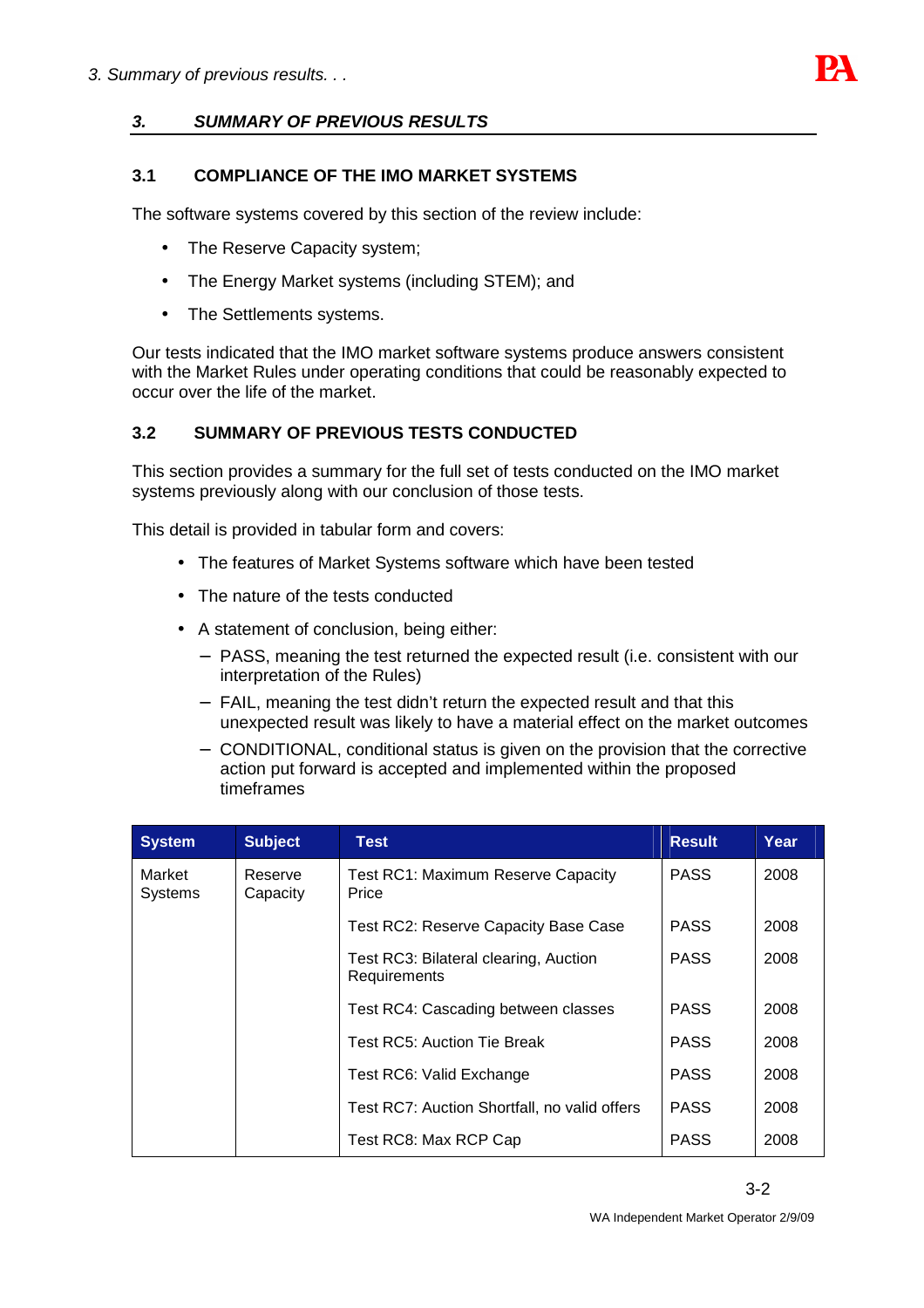

| <b>System</b>  | <b>Subject</b>            | <b>Test</b>                                                                       | <b>Result</b> | Year |
|----------------|---------------------------|-----------------------------------------------------------------------------------|---------------|------|
| Market         | STEM&                     | <b>STEM ST1: Two Participants</b>                                                 | <b>PASS</b>   | 2008 |
| <b>Systems</b> | Non-STEM                  | STEM ST2: Multiple Optima Clearing<br>Quantities                                  | <b>PASS</b>   | 2008 |
|                |                           | <b>STEM ST3: Multiple Optima Clearing Prices</b>                                  | <b>PASS</b>   | 2008 |
|                |                           | STEM ST4: Price set at Min-STEM price by<br>default bid                           | <b>PASS</b>   | 2008 |
|                |                           | STEM ST5: Price set at Alt-Max-STEM<br>price by default bid                       | <b>PASS</b>   | 2008 |
|                |                           | STEM ST6: Bilateral position outside of<br><b>Price Curve</b>                     | <b>PASS</b>   | 2008 |
|                |                           | <b>STEM ST7: Three Participants</b>                                               | <b>PASS</b>   | 2008 |
|                |                           | NST 1 Dispatch Merit Order                                                        | <b>PASS</b>   | 2008 |
|                |                           | NST 2 Dispatch Instructions                                                       | <b>PASS</b>   | 2008 |
|                |                           | <b>NST 3 Administered Balancing Prices</b>                                        | <b>PASS</b>   | 2008 |
|                |                           | NST 4 Reserve Capacity Obligation<br>Quantities                                   | <b>PASS</b>   | 2008 |
| Settlement     | Ancillary                 | Test AS1: USHARE and Reserve Share                                                | <b>PASS</b>   | 2008 |
|                | services<br>Settlements   | Test AS2: Reserve Cost Share                                                      | <b>PASS</b>   | 2008 |
|                |                           | <b>Test AS3 Availability Cost Spinning Reserve</b>                                | <b>PASS</b>   | 2008 |
|                |                           | <b>Test AS4: Consumer Share</b>                                                   | <b>PASS</b>   | 2008 |
|                |                           | Test AS5: Load Following Share                                                    | <b>PASS</b>   | 2008 |
|                |                           | <b>Test AS6: Ancillary Services Settlement</b><br>Amount                          | <b>PASS</b>   | 2008 |
| Settlement     | <b>STEM</b><br>Settlement | Test SS1: Calculating STEM Settlement<br>Amounts                                  | <b>PASS</b>   | 2008 |
| Settlement     | Reserve<br>Capacity       | <b>Test RCS1: Calculating Reserve Capacity</b><br>Settlement Amount for Supply    | <b>PASS</b>   | 2008 |
|                | Settlement                | <b>Test RCS2: Calculating Reserve Capacity</b><br>Settlement Amount for Demand    | <b>PASS</b>   | 2008 |
|                |                           | <b>Test RCS3: Calculating Reserve Capacity</b><br><b>Refund Settlement Amount</b> | <b>PASS</b>   | 2008 |
|                |                           | <b>Test RCS4: Calculating Reserve Capacity</b><br><b>Rebates and Offsets</b>      | <b>PASS</b>   | 2008 |
| Settlement     | Balancing<br>Settlement   | <b>Test BS1: Authorised Deviation Settlement</b><br>Amounts                       | <b>PASS</b>   | 2008 |
|                |                           | Test BS2: Authorised Deviation Settlement                                         | <b>PASS</b>   | 2008 |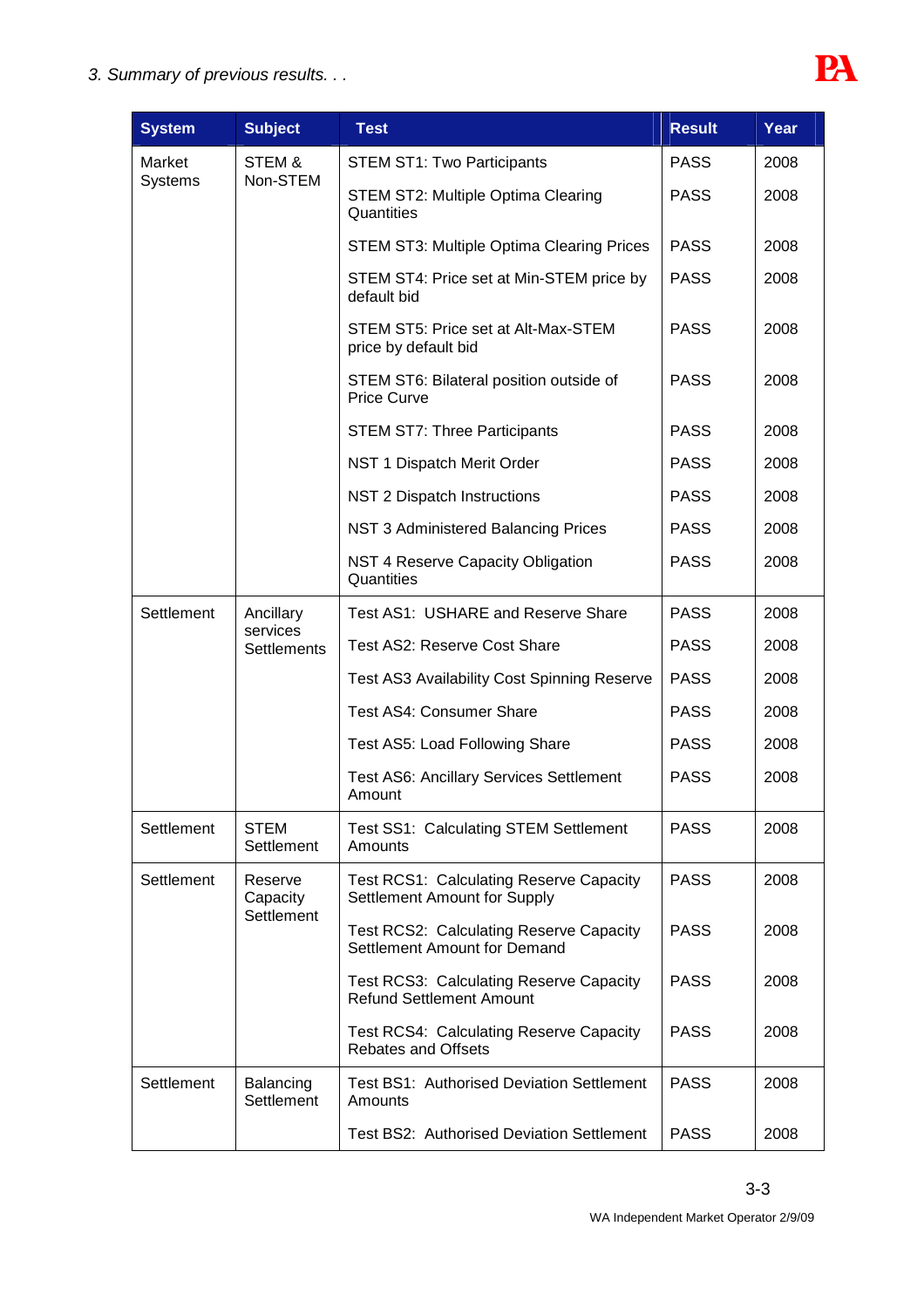

| <b>System</b> | <b>Subject</b> | Test                                                        | <b>Result</b> | Year |
|---------------|----------------|-------------------------------------------------------------|---------------|------|
|               |                | <b>Amounts for Verve Energy</b>                             |               |      |
|               |                | Test BS3: Unauthorised Deviation<br>Settlement Amounts      | <b>PASS</b>   | 2008 |
|               |                | Test BS4: Resource Plan Deviation<br>Settlement Amount      | <b>PASS</b>   | 2008 |
|               |                | <b>Test BS5: Dispatch Instruction Settlement</b><br>Amounts | <b>PASS</b>   | 2008 |
| Settlement    | Other          | Test OS1: Reconciliation Settlement                         | <b>PASS</b>   | 2008 |
|               | Settlement     | Amount                                                      | <b>PASS</b>   | 2008 |
|               |                | Test OS2: Market Fee Settlement Amount                      |               |      |
|               |                | Test OS3: NCS, CO and NCC Settlement<br>Amounts             | <b>PASS</b>   | 2007 |

We have reviewed the relevant IMO IT system change control logs and have confirmed that the above software has not been changed since the referenced tests were performed.

### **3.3 OPINION**

The above previously tested software continues to comply with the requirements of the Market Rules.